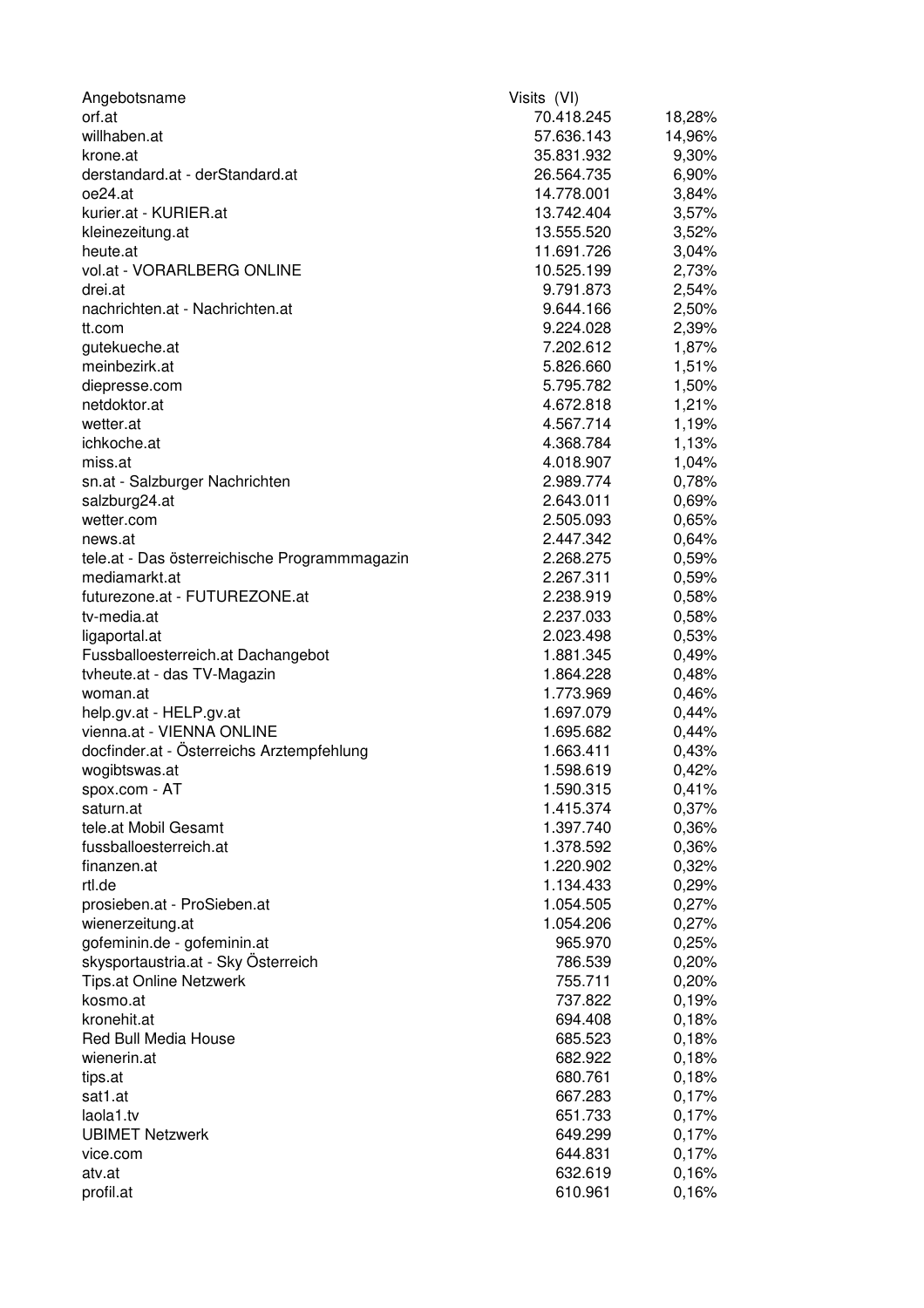| puls4.com                                                        | 557.995              | 0,14% |
|------------------------------------------------------------------|----------------------|-------|
| falstaff.at                                                      | 527.265              | 0,14% |
| autorevue.at                                                     | 517.834              | 0,13% |
| songtexte.com                                                    | 516.114              | 0,13% |
| gusto.at                                                         | 499.009              | 0,13% |
| falter.at                                                        | 474.880              | 0,12% |
| vip.de                                                           | 464.045              | 0,12% |
| servus.com                                                       | 455.026              | 0,12% |
| finanzen.net - Finanzen AT                                       | 421.692              | 0,11% |
| trend.at                                                         | 408.373              | 0,11% |
| usp.gv.at - Unternehmensservice Portal                           | 404.544              | 0,11% |
| uwz.at                                                           | 384.144              | 0,10% |
| fitundgesund.at                                                  | 367.759              | 0,10% |
| film.at                                                          | 361.959              | 0,09% |
| sms.at                                                           | 323.148              | 0,08% |
| babyforum.at - Babyforum.at                                      | 294.995              | 0,08% |
| wetter.tv                                                        | 283.731              | 0,07% |
| motor.at                                                         | 281.086              | 0,07% |
| <b>Gameswelt.at Network</b>                                      | 272.850              | 0,07% |
| events.at                                                        | 261.025              | 0,07% |
| diybook Network                                                  | 248.559              | 0,06% |
| automobile.at                                                    | 235.402              | 0,06% |
| schwanger.at - Schwanger.at                                      | 233.353              | 0,06% |
| missmum.at                                                       | 202.725              | 0,05% |
| kochbar.de                                                       | 199.231              | 0,05% |
| sixx.at                                                          | 174.740              | 0,05% |
| mann.tv                                                          | 171.762              | 0,04% |
| Wirtschaftsverlag                                                | 159.114              | 0,04% |
| diybook.de                                                       | 156.030              | 0,04% |
| bergwelten.com                                                   | 128.862              | 0,03% |
| skip.at                                                          | 120.675              | 0,03% |
| maxfunsports.com                                                 | 113.555              | 0,03% |
| galileo.tv                                                       | 111.968              | 0,03% |
| rollingpin.at                                                    | 111.896              | 0,03% |
| industriemagazin.at - Das österreichische Industriemagazin       | 106.932              | 0,03% |
| speedweek.com                                                    | 102.547              | 0,03% |
| fondsprofessionell.at - FONDS professionell                      | 99.996               | 0,03% |
| fanreport.com                                                    | 85.231               | 0,02% |
| ichreise.at                                                      | 83.962               | 0,02% |
| gastronews.wien - Gastro News Wien                               | 76.859               | 0,02% |
| regionaljobs.at                                                  | 72.162               | 0,02% |
| fratz.at                                                         | 70.471               | 0,02% |
| ARBÖ Online Network                                              | 64.811               | 0,02% |
| du-bist-der-teamchef.at                                          | 47.619               | 0,01% |
| bdb.at - BAUDATENBANK.AT - Partner der Bauwirtschaft             | 32.246               | 0,01% |
| ausschreibung.at - Ausschreibungen für die Bauwirtschaft         | 31.181               | 0,01% |
| springermedizin.at - Springer Medizin                            | 22.581               | 0,01% |
| elektrojournal.at                                                | 21.598               | 0,01% |
| elektro.at                                                       | 17.967               | 0,00% |
| solidbau.at - SOLID - Wirtschaft und Technik am Bau              | 15.736               | 0,00% |
| diva-online.at<br>monitor.at - monitor online - IT-News für KMUs | 15.560               | 0,00% |
|                                                                  | 6.955<br>385.164.047 | 0,00% |
|                                                                  |                      |       |